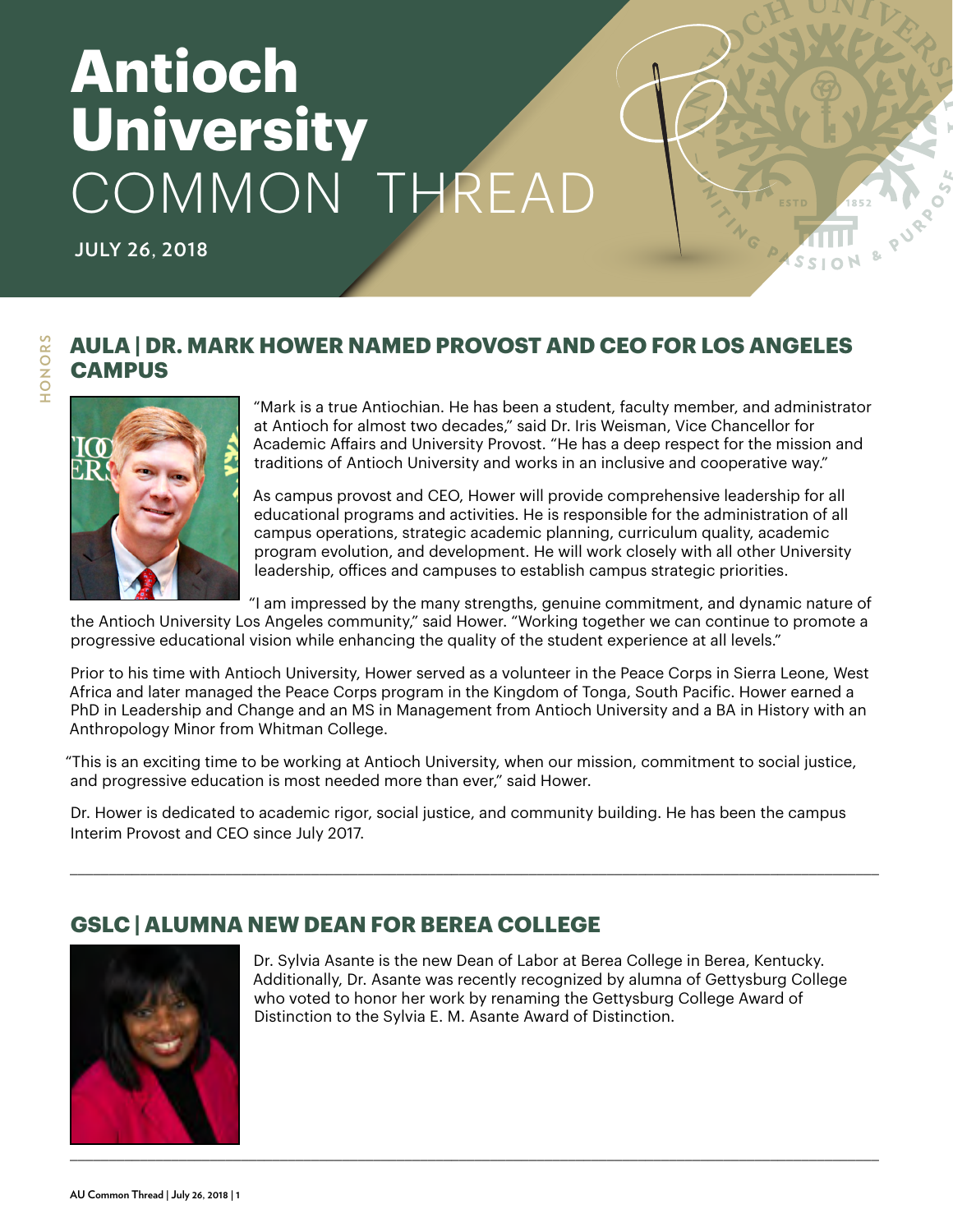## **AULA | LIBRARY RESEARCH AWARD WINNERS HONORED**



The winners of the 5th Annual Library Research Awards were honored in the AULA Library where they discussed their papers, research strategies, and academic growth during the process. Two additional students were given an honorable mention for their papers.

The topics of the papers covered a wide range of subjects which reflect the diverse areas of study of students. The Awards not only celebrate students and their creative uses of the resources the library offers, it also puts a welldeserved spotlight on the importance of libraries and the hard work and

dedication of the librarians who run them.

"Libraries are not moneymakers and at a time of neo-liberal 'everything must make a profit' libraries are vulnerable. We only need to look at the state of our public schools' K-12 libraries to see what happens when libraries are not supported," said **[Lisa Lepore](https://www.antioch.edu/los-angeles/faculty/lisa-lepore-mlis/)** Director of Library Services in her introductory speech. "It's not that libraries are not important maybe, in fact, they are too important to sustain."

Read winner and their papers **[here](https://www.antioch.edu/los-angeles/2018/07/18/library-research-award-winners-honored/)**.

## **AUS | WORKS BY MAED ALUMNA TRACY RECTOR FEATURED IN SAM EXHIBIT**

\_\_\_\_\_\_\_\_\_\_\_\_\_\_\_\_\_\_\_\_\_\_\_\_\_\_\_\_\_\_\_\_\_\_\_\_\_\_\_\_\_\_\_\_\_\_\_\_\_\_\_\_\_\_\_\_\_\_\_\_\_\_\_\_\_\_\_\_\_\_\_\_\_\_\_\_\_\_\_\_\_\_\_\_\_\_\_\_\_\_\_\_\_\_\_\_\_\_\_\_\_\_\_\_



Works by filmmaker, curator, educator, community organizer, co-founder of Longhouse Media, and AUS MAEd alumna Tracy Rector are currently on display in the Seattle Art Museum (SAM). The gallery exhibit, "**[Double Exposure: Edward S. Curtis,](http://doubleexposure.site.seattleartmuseum.org)  [Marianne Nicolson, Tracy Rector, Will WIlson](http://doubleexposure.site.seattleartmuseum.org)**" is on display now, and runs through September 9, 2018.

Rector's films, "Ch'aak' S'aagi" (the first virtual-reality video by a Native artist) and "Clearwater: People of the Salish Sea" are on view as part of the museum exhibit. Each film has an enriched viewing environment in the gallery, created by Rector, full of shells, tools, and cultural creations by her fellow artists.

In addition, Rector also recently collaborated with SAM in conjunction with the "Double Exposure" exhibition for "**[Through Her Eyes: Indigenous Shorts](http://seattleartmuseum.org/visit/calendar/events?EventId=60845)**," a free evening of short films curated by Rector and Longhouse Media, highlighting "cutting edge films by Native woman directors." In Rector's words, "Indigenous media adds a new voice to the debate on Native, First Nations, and Indigenous issues. By sharing the perspectives of an allfemale slate of directors, we are emphasizing the leadership roles that Indigenous women have held since time immemorial."

For more information about "Double Exposure: Edward S. Curtis, Marianne Nicolson, Tracy Rector, Will WIlson," including a link to buy tickets, go **[here](http://doubleexposure.site.seattleartmuseum.org)**. For Tracy Rector's 2017 alumni profile, **go here**.

\_\_\_\_\_\_\_\_\_\_\_\_\_\_\_\_\_\_\_\_\_\_\_\_\_\_\_\_\_\_\_\_\_\_\_\_\_\_\_\_\_\_\_\_\_\_\_\_\_\_\_\_\_\_\_\_\_\_\_\_\_\_\_\_\_\_\_\_\_\_\_\_\_\_\_\_\_\_\_\_\_\_\_\_\_\_\_\_\_\_\_\_\_\_\_\_\_\_\_\_\_\_\_\_

## **GSLC | ALUMNA APPOINTED NEW LEADER IN INTERNATIONAL ARTS EDUCATION**



Dr. Jennifer Carlo has been named the new Executive Director of Circus Smirkus, the award-winning international circus arts education organization headquartered in Greensboro, Vermont.

Learn more about the organization **[here](http://www.smirkus.org/)**.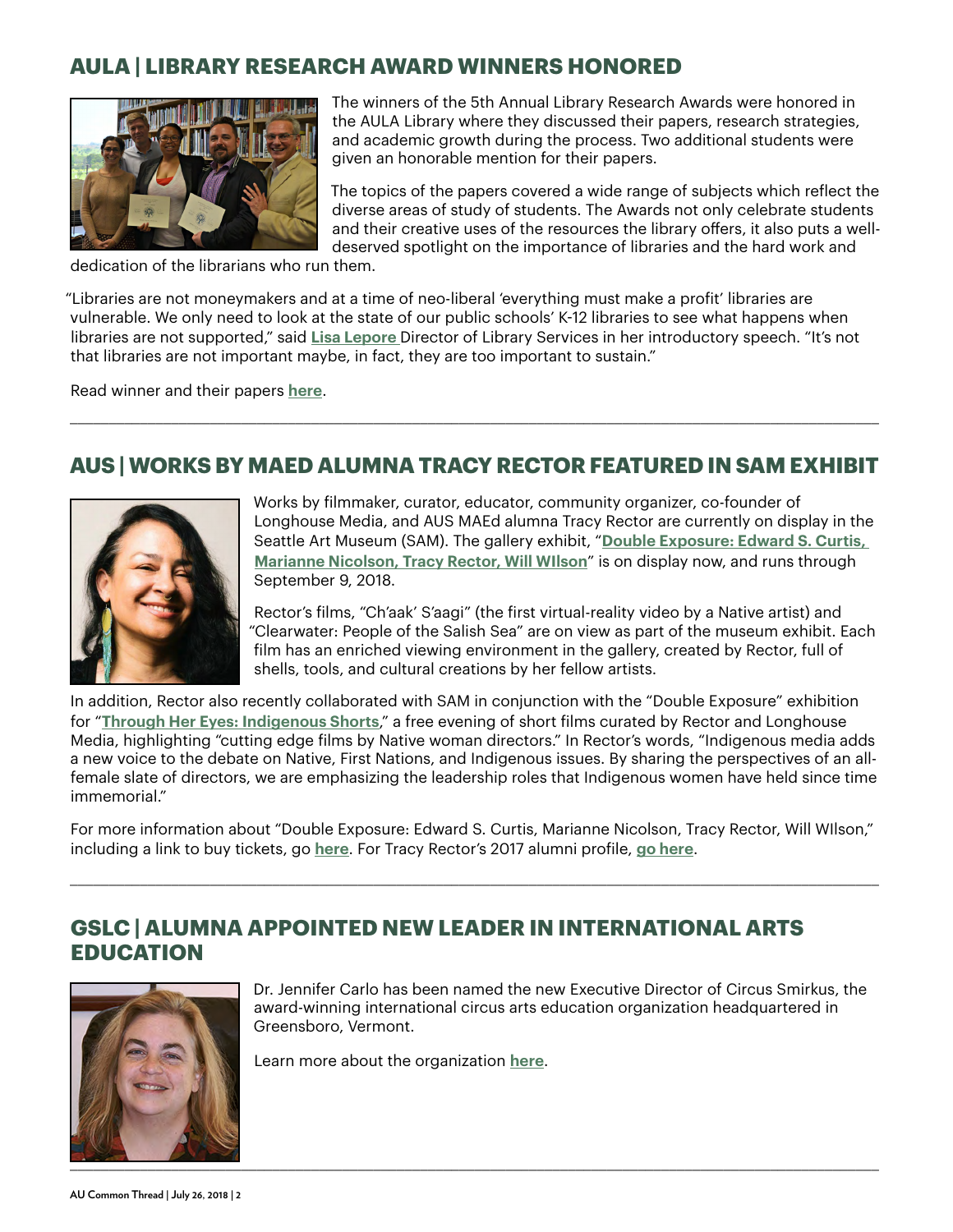## **AULA | COOL COURSES SERIES**



### **Deborah A. Lott's Representations of Childhood in Literature**

"Childhood is as much an idea, a social construction, as a biological period. If students take only one thing from this class, that's it," says Deborah A. Lott, who studied English Literature and Film at UCLA, received her MFA in Creative Writing at Antioch, and is a widely published

author of creative nonfiction. As an Antioch instructor, Lott considers her first obligation to be creating a safe classroom community so students can respond to work freely and authentically.

She created the course out of her love of childhood, and her curiosity about how it continues to resonate in adult lives. She initially introduces the class to shifting representations of childhood through still images gleaned from a variety of cultures, and historic periods, and encourages students to comment on them and discuss their implications. The class reads works ranging from classic to contemporary, from fairy tales such and "Hansel and Gretel" and "The Little Match Girl," to the novels, Jane Eyre, Room, and the Darkest Child, as well as the graphic novel, Persepolis: the Story of a Childhood. They also watch and respond through writing and discussion to films such as "Beasts of the Southern Wild," "The Florida Project," and "The Bad Seed." Read the full article **[here](https://www.antioch.edu/los-angeles/2018/06/14/cool-courses-series-deborah-lotts-representations-childhood-literature/)**.

#### **Urban Infrastructure with Adonia Lugo**

Adonia Lugo, PhD, is an urban anthropologist, and adjunct faculty for AULA's MA in Urban Sustainability program. She is a bike enthusiast, who has conducted much of her anthropological study and research from the vantage point of cycling, walking, and public transit.

How do we, as humans, inhabit our cities and streets? How do our habits and assumptions align with, support, or compete with nature?

Students in this course are encouraged to seek solutions for urban infrastructure through the application of new methods that use biomimicry\* and ecological systems design to produce smaller scale, distributed alternatives that are less resource-intensive.

She began designing the current syllabus by reading through older versions. The first instructor also had a social science background, which Lugo appreciated for its emphasis on social process. The second instructor was an architectural historian, and his syllabus approached infrastructure from a more artistic and aestheticallyinfluenced design perspective. "LA has been a hub for people who are interested in looking at large-scale infrastructure systems from a visual standpoint, with organizations like the Center for Land Use Interpretation in Culver City commissioning multimedia projects on infrastructure topics," she writes. Read the full article **[here](https://www.antioch.edu/los-angeles/2018/05/31/cool-courses-series-urban-infrastructure-adonia-lugo/)**.

#### **David Tripp's Foucault: Discourse & Discipline**

Students at AULA run into Michel Foucault all the time… I mean, not literally. They come across his work in philosophy, literature, and social sciences classes, and certainly as a part of the queer studies minor concentration. David Tripp, co-director (along with Charley Lang) of the concentration, and former Program Chair of the BA program, is currently acting as the conduit through which Foucault's ideas and methods of thinking are illuminated for students more fully. "His work is really weird," Tripp says, "it's impossible to categorize, yet he's influenced all of these fields [medicine, social sciences, psychology, demographics, etc.] in huge ways."

Foucault, the uncategorizable intellectual who "formed the foundation out of which modern queer theory emerged," has been described as a philosopher, a historian, a literary critic, and a social theorist. He was born in Poitiers, France in 1926; and died in June of 1984 of neurological problems compounded by HIV/ AIDS. His Histoire de la sexualité, or History of Sexuality Volume 1 (published in 1976) was essential reading for AIDS activists in the 1980s during the peak of the crisis, and helped the movement to redefine and mobilize concepts of power and resistance. Read the full story **[here](https://www.antioch.edu/los-angeles/2018/06/06/cool-courses-series-david-tripps-foucault-discourse-discipline/)**.

\_\_\_\_\_\_\_\_\_\_\_\_\_\_\_\_\_\_\_\_\_\_\_\_\_\_\_\_\_\_\_\_\_\_\_\_\_\_\_\_\_\_\_\_\_\_\_\_\_\_\_\_\_\_\_\_\_\_\_\_\_\_\_\_\_\_\_\_\_\_\_\_\_\_\_\_\_\_\_\_\_\_\_\_\_\_\_\_\_\_\_\_\_\_\_\_\_\_\_\_\_\_\_\_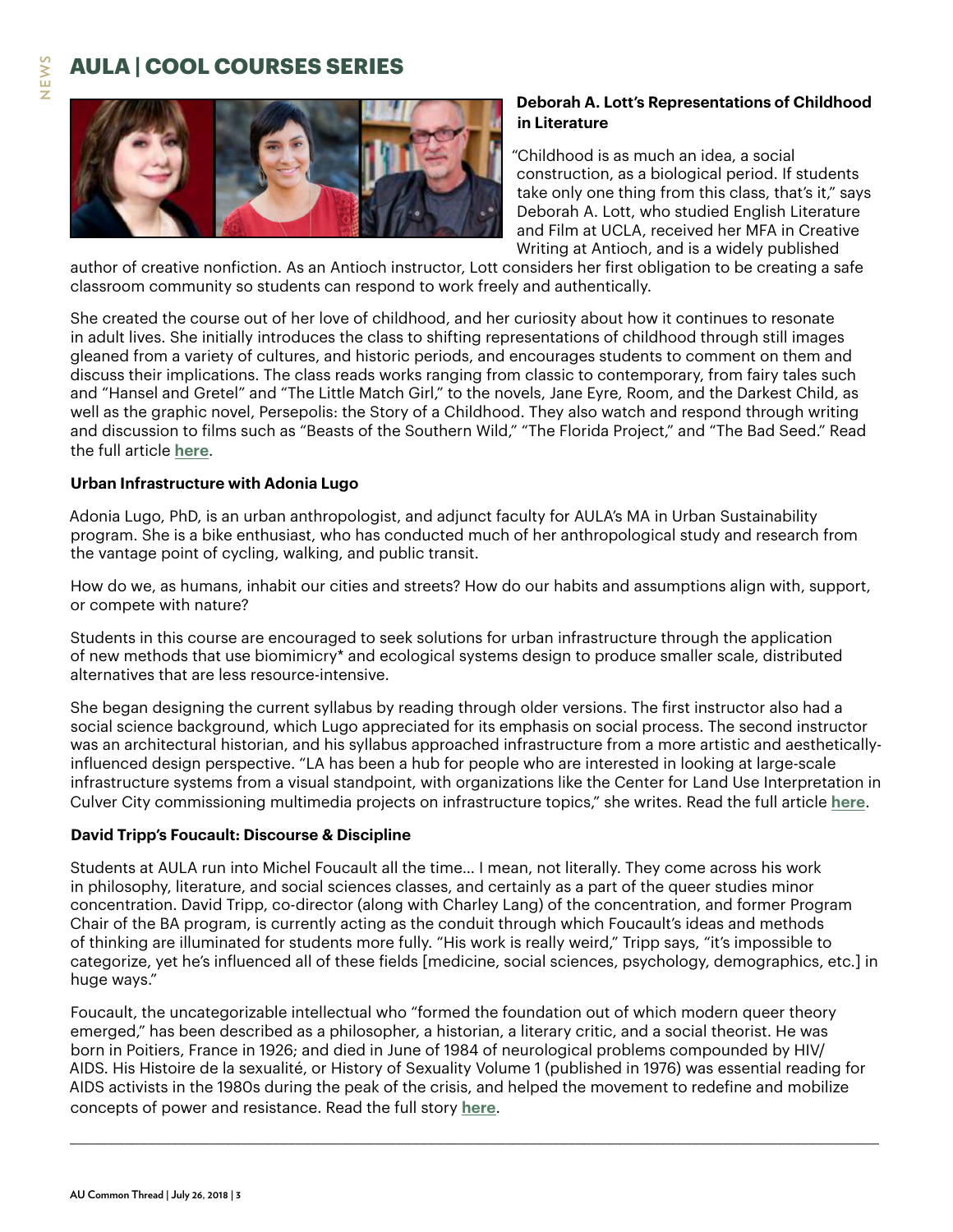## **AUSB | INAUGURAL COOL COURSES SERIES: ANDREA TATE'S ODYSSEY ONLINE**



We find a fresh slice of contemporary media coming out of Antioch University Santa Barbara, which runs on student interests and passions. **[Odyssey Online](https://www.theodysseyonline.com)** is a digital student journal, which covers a wide range of topics— from **[Literary](https://odyssey.antiochsb.edu/literary/boffo-the-snake/)** to **[Local Pieces](https://odyssey.antiochsb.edu/features/sb-local/the-power-of-people-the-santa-barbara-bucket-brigade/)** to **[Lifestyle](https://odyssey.antiochsb.edu/features/sb-local/dinner-with-a-dog-or-two/)** to mainstream current events like the **[#MeToo](https://odyssey.antiochsb.edu/features/interviews/metoo-movement-breaks-silence/)** movement.

Affiliate faculty in the BA and MFA in Creative Writing Programs at AUSB, **[Andrea Tate](https://www.antioch.edu/santa-barbara/faculty/andrea-tate/)** teaches the Odyssey Online course for students who are majoring in, well… anything!

Tate received her **[MFA In Creative Writing Degree From Antioch University Los](https://www.antioch.edu/los-angeles/degrees-programs/creative-writing-communication-studies/creative-writing-mfa/)  [Angeles](https://www.antioch.edu/los-angeles/degrees-programs/creative-writing-communication-studies/creative-writing-mfa/)**. Before beginning a job as adjunct faculty at AUSB, she assisted another AULA alum, Meryl Peters (who also teaches at AUSB and is a former faculty advisor for Odyssey), in her composition courses at Santa Barbara City College. Tate's previous background is in theatre as an actor, acting teacher, and director. A published

creative nonfiction writer, Tate said that teaching writing has helped her grow as a writer.

 The Odyssey Online class is run like a newsroom and the students choose the topics they write about based on their interests. For example, the journal has recently had a high percentage of students concentrating on business and marketing in their studies, and they write about subjects related to their career paths. "Think about what you will specialize in when you graduate," Tate tells them, "and write pieces you can link to in your C.V."

Below are a sampling of student stories:

#### **"Secrets to Finding Meaningful Work" by Business & Entrepreneurship undergraduate student Maja Lindell Enstroem**

"In today's society, we are encouraged to find work and choose a career that will provide financial stability, rather than to follow our dreams. People see our dream jobs as unachievable many times and believe that it is not worth the risk if we do not succeed. Many times we choose the same path as others instead of pursuing what we really want to do. We have lost the connection between our careers and what is meaningful to us. This is what our culture has become, but it is more than possible to find work that is meaningful to you and that you are passionate about." Read the full article **[here](http://odyssey.antiochsb.edu/features/interviews/secrets-to-finding-meaningful-work/)**.

#### **"Q&A: SBCC Student Turned Music Video Producer" by undergraduate student Aida Dizdarevic.**

"From a hobby to a MTV Video Music Award nomination, Derrick Denson, a 28-year old student at Santa Barbara City College, started his own a production company called A-Plus Filmz. He has produced music videos for artist such as Kendrick Lamar, Juelz Santana, Chris Brown, Schoolboy Q, and many more. After graduation in 2009, with an associate degree in Business, Derrick landed a job for Universal Music Group in distribution department as an assistant. He worked for an independent record label called Tantrum Entertainment that is a part of Universal music Group. Derrick Denson gained four years of experience in the music industry. Shortly after this he started A-Plus Filmz." Read the full story **[here](http://odyssey.antiochsb.edu/features/interviews/qa-sbcc-student-turned-music-video-producer/)**.

#### **"Hey, You Should Get Out More" by undergraduate student Marissa Whismann**

"Darius Sasser, an Antioch University Santa Barbara student, has recently returned from a trip to Europe, but his intentions for the trip were not your standard student studying abroad. Darius has recently started his own company with his friend Steven Wellbrock called "**[You Should Get Out More](https://www.youshouldgetoutmore.com)**." The website for the new company not only allows users to book their flights and hotels, like other travel sites, it also allows for people to connect and meet others that are traveling in that area. The site also has a unique feature where it maps out the "hot and cool" places to eat and adventure in that area. Finally, inspired by the creator himself, the site allows for users to take out travel loans. Darius says this is directly related to his travel experience, and being a young student, he understands the disconnect between wanting to travel and having the available funds to do so." Read the full article **[here](http://odyssey.antiochsb.edu/campus-news/student-profiles/hey-you-should-get-out-more/)**.

\_\_\_\_\_\_\_\_\_\_\_\_\_\_\_\_\_\_\_\_\_\_\_\_\_\_\_\_\_\_\_\_\_\_\_\_\_\_\_\_\_\_\_\_\_\_\_\_\_\_\_\_\_\_\_\_\_\_\_\_\_\_\_\_\_\_\_\_\_\_\_\_\_\_\_\_\_\_\_\_\_\_\_\_\_\_\_\_\_\_\_\_\_\_\_\_\_\_\_\_\_\_\_\_

#### Enjoy *Odyssey Online* **[here](https://odyssey.antiochsb.edu/)**.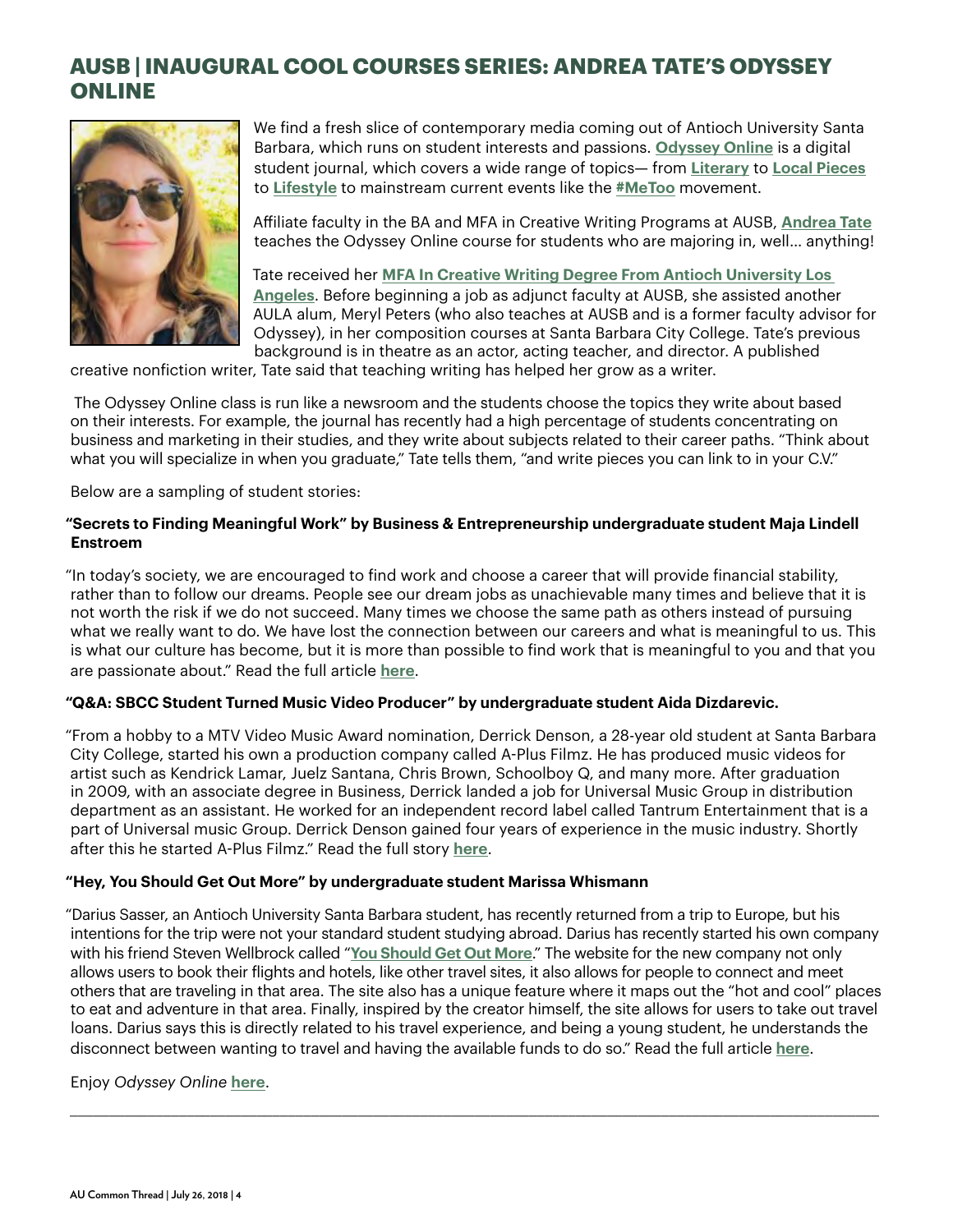## **AUS | BA AND MAED ALUMNA KANANI KOSTER'S WESTERN CINEMA INCLUDES AUS ALUMNI**



Kanani Koster, alumna of both the BA in Liberal Studies and MA in Education programs, is creating an experimental Western "big" short film, "The New Frontier," featuring many Antioch alumni! The film's website describes "The New Frontier" as "a short film that explores and honors people of color's histories and contributions to our country specifically from 1860-1895 a.k.a. the Old West. By subverting tropes and reclaiming classic American symbolism we hope to highlight the badass heroes we needed as kids."

Its inclusion statement adds, "The New Frontier has an amazing team of collaborators, stars, and crew; a majority of which are women and people of color. By working with cultural consultants from the Yakima tribe to museums we're constantly checking our work and the stories we strive to tell."

The following Antioch alumni are contributing their talents to the film:

Kanani Koster (BA in Liberal Studies/MAEd in Urban Environmental Education) Sylvia Hadnot (MAEd in Urban Environmental Education) James King Jr. (BA in Liberal Studies/MAEd in Urban Environmental Education) Dre Anderson (MAEd in Urban Environmental Education) Julian Kane (MAEd in Urban Environmental Education) Travis Koster (BA in Liberal Studies)

For more information about "The New Frontier," including options to help contribute to the film, go **[here](https://www.seedandspark.com/fund/the-new-frontier#story)**. Read more about Kanani Koster **[here](https://www.antioch.edu/seattle/2018/07/23/ba-maed-alumna-kanani-kosters-western-cinema-includes-aus-alumni/)**.

\_\_\_\_\_\_\_\_\_\_\_\_\_\_\_\_\_\_\_\_\_\_\_\_\_\_\_\_\_\_\_\_\_\_\_\_\_\_\_\_\_\_\_\_\_\_\_\_\_\_\_\_\_\_\_\_\_\_\_\_\_\_\_\_\_\_\_\_\_\_\_\_\_\_\_\_\_\_\_\_\_\_\_\_\_\_\_\_\_\_\_\_\_\_\_\_\_\_\_\_\_\_\_\_

## **AUNE | NEWS FROM THE PSYCHOANALYTIC STUDIES GROUP**



**NEW ENGLAND** 

For over 30 years, psychoanalytically-interested students and faculty have met several times a semester during the Monday breaks. During these meetings we engaged in a variety of activities such as case discussions, presentations of dissertation research, discussion of special topics and theories not covered in coursework, introductions to measures and publications such as the Psychodynamic Diagnostic Manual, presentations by guests from outside the department, and discussions of current events.

During the 2017-2018 academic year, our psychoanalytic "study group" has grown and diversified in both its aim and scope of activities. We have given ourselves a title and developed a website and library. The Psychoanalytic Studies Group (PSG) is no longer only a Student Interest Group as we have expanded our membership to include alums, faculty, and supervisors.

We are reaching out to you, in our roles as the PSG Faculty and Student Coordinators, to share information pertaining to resources available through the group, recent scholarly and professional activities of our members, and our future projects and aspirations. We are inviting anyone interested – including alums, supervisors, faculty, and students - to become affiliated with the PSG. There are many ways to connect and to be engaged, as the PSG is no longer limited to an on-campus meeting.

\_\_\_\_\_\_\_\_\_\_\_\_\_\_\_\_\_\_\_\_\_\_\_\_\_\_\_\_\_\_\_\_\_\_\_\_\_\_\_\_\_\_\_\_\_\_\_\_\_\_\_\_\_\_\_\_\_\_\_\_\_\_\_\_\_\_\_\_\_\_\_\_\_\_\_\_\_\_\_\_\_\_\_\_\_\_\_\_\_\_\_\_\_\_\_\_\_\_\_\_\_\_\_\_

See the newsletter **[here](https://sites.google.com/view/psychoanalyticstudiesgroupaune/announcements)**.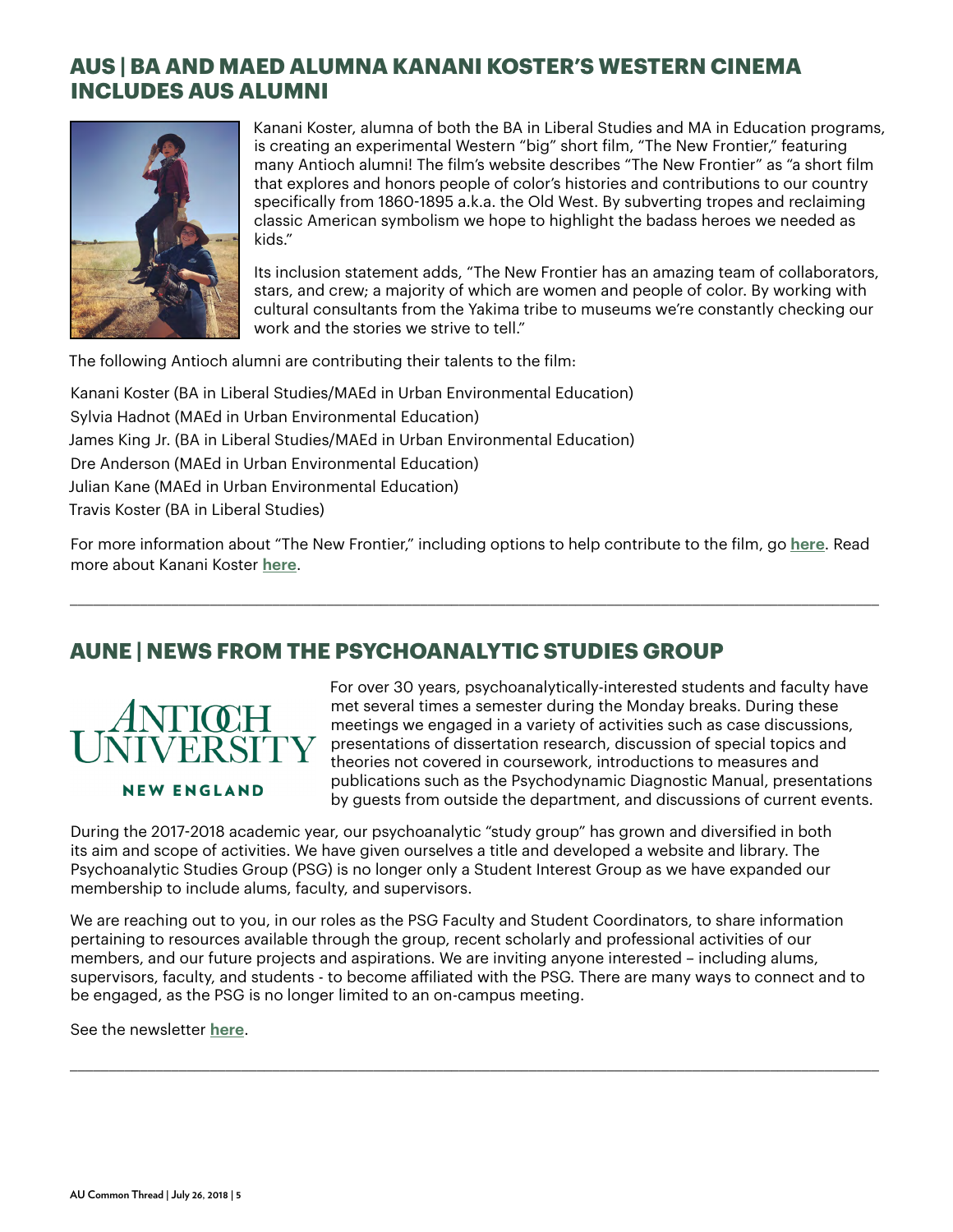## **GSLC | ALUMNUS RETIRES FROM AIR FORCE AFTER NEARLY THREE DECADES OF SERVICE**

**AULA | SPIRITUAL AND DEPTH PSYCHOLOGY'S ANNUAL COMMUNITY** 



This August Dr. Brent French will be retiring from the Air Force as a Colonel after 27 years of service. He continues as Director of Finance and Operations for Worcester Polytechnic Institute's Foisie Business School where he teaches graduate courses in organizational behavior and has recently become involved in a funded research project to map the mental complexity of mid-career military officers utilizing constructive developmental theory.

## EVENTS **EVENTS**



**CELEBRATION AND OPENING CEREMONY**

The Spiritual and Depth Psychology Specialization in the MA in Clinical Psychology Department hosted their Annual Community Celebration with Keynote Speaker Fanny Brewster, PhD, MFA on June 10th in the AULA Library. The day began with Dr. Brewster's lecture and Q&A session entitled "Honoring the Africanist Roots of Depth Jungian Psychology" which was followed by the Opening Ceremony and a communal dinner. After an open drum session, the attendees took part in a sharing circle where everyone present was encouraged to share their thoughts on the program and the event.

Dr. Brewster's lecture focused on a subject of Jungian theory that is most often overlooked in the Depth Psychology community. Mark Silverstein, PhD, head of the SDP department at AULA, touched upon this issue in his opening remarks for the event and stressed the importance of taking action to make the community more inclusive for people of color. "Depth Psychology doesn't have much of a future unless it evolves out of a white based paradigm," Dr. Silverstein said. "It's what we inherited…but now it needs to be taken up and that's on our shoulders."

\_\_\_\_\_\_\_\_\_\_\_\_\_\_\_\_\_\_\_\_\_\_\_\_\_\_\_\_\_\_\_\_\_\_\_\_\_\_\_\_\_\_\_\_\_\_\_\_\_\_\_\_\_\_\_\_\_\_\_\_\_\_\_\_\_\_\_\_\_\_\_\_\_\_\_\_\_\_\_\_\_\_\_\_\_\_\_\_\_\_\_\_\_\_\_\_\_\_\_\_\_\_\_\_

For more information, go **[here](https://www.antioch.edu/los-angeles/2018/07/07/spiritual-depth-psychologys-annual-community-celebration-opening-ceremony/)**.

## **AUS | CAMPUS TO HOST PODCAST "PSYCHOLOGY IN SEATTLE" 10-YEAR ANNIVERSARY LIVE SHOW**



AUS' CFT Core Faculty Dr. Kirk Honda's "Psychology in Seattle" podcast is returning to AUS for its 10-year anniversary live show. The show's Facebook event page description reads: "Kirk and Humberto will tell stories, give out swag for trivia, and other fun stuff! There will be special guests and time to chat afterwards. After party at Rendezvous, which is nearby."

Dr. Honda and his co-host Humberto Castañeda recorded a "Psychology in Seattle" live episode at AUS in January 2018 to a standing room only crowd. Fans flew in from as far away as Ireland, Maryland, Pennsylvania, California, and Oregon to attend the event. After their January live show, Dr. Honda

described the experience by saying, "I can't tell you how overwhelmingly awesome it was to meet the fans of the show. Over the past 9 years, I have emailed with many of the fans, but it's really different to actually meet them face-to-face."

\_\_\_\_\_\_\_\_\_\_\_\_\_\_\_\_\_\_\_\_\_\_\_\_\_\_\_\_\_\_\_\_\_\_\_\_\_\_\_\_\_\_\_\_\_\_\_\_\_\_\_\_\_\_\_\_\_\_\_\_\_\_\_\_\_\_\_\_\_\_\_\_\_\_\_\_\_\_\_\_\_\_\_\_\_\_\_\_\_\_\_\_\_\_\_\_\_\_\_\_\_\_\_\_

To RSVP for the live show on **[Facebook](https://www.facebook.com/events/1698109020228187/)**.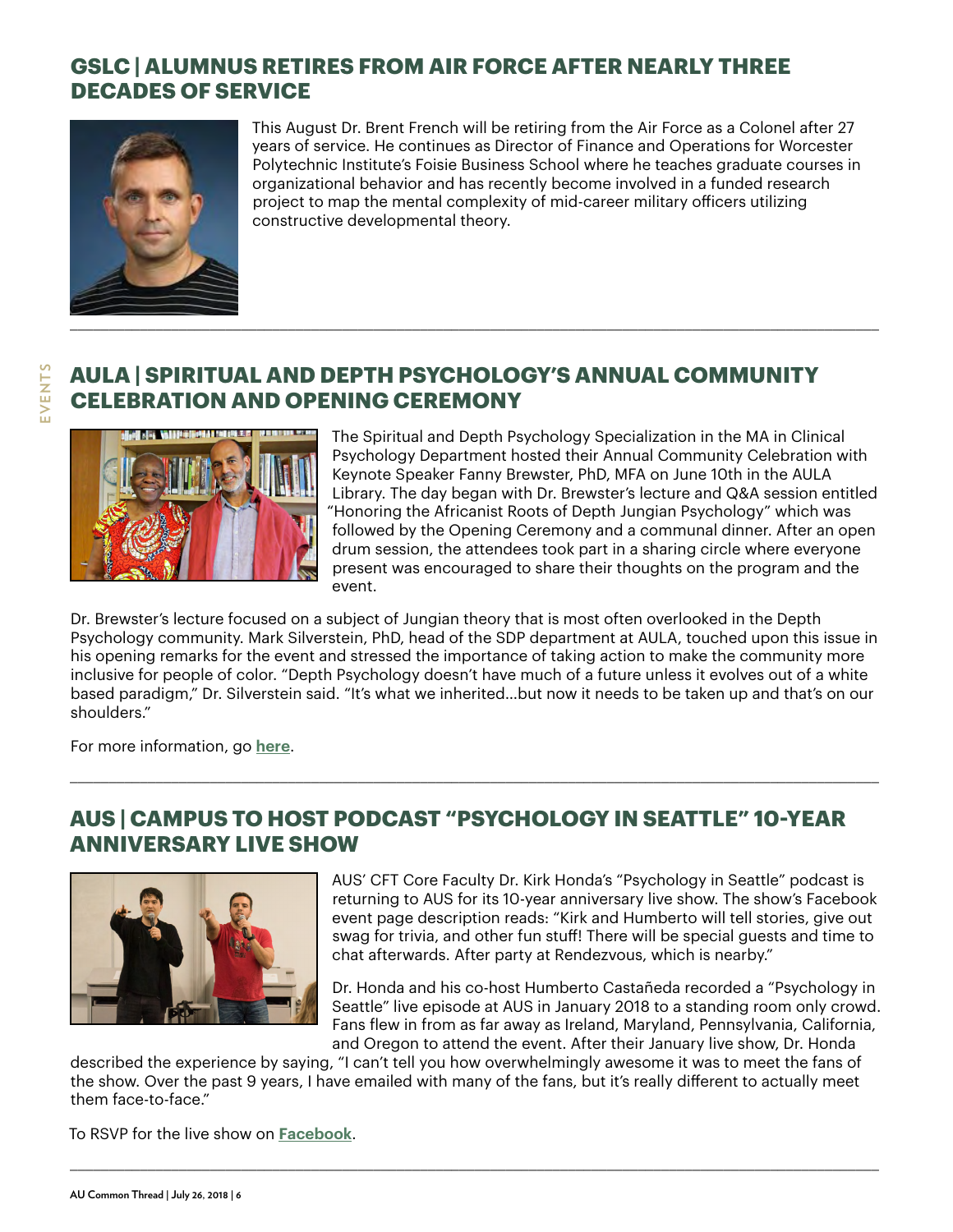## **AU | AULA AND AUSB CELEBRATE PRIDE**



#### **Santa Barbara Celebrates LA Pride**

AUSB MA in Clinical Psychology student Challis Popkey marched in her first LA Pride Parade this June. She met up with the team from the Los Angeles campus and shared her first person account of the day. "The AULA representatives were gathered just off Santa Monica Boulevard, nestled in brilliant pink between the Google and Chase Bank crews. Our t-shirts were undoubtedly the most vivid! The students and staff greeted me with open arms and asked all about our campus, Santa Barbara, and our MACP program. I learned that AULA offers a specialization in LGBTQIA+ studies.

One of the first people I met was Olivia Schlichting, another first time pride marcher. Olivia, a Liberal Studies undergrad at AULA, never missed a chance to dance to *Girls Just Wanna Have Fun* and *Footloose*, which played on repeat from the float behind us. It was an amazing experience."

Read the full story and Challis' post Pride Parade Q&A **[here](https://www.antioch.edu/santa-barbara/2018/07/18/students-santa-barbara-march-la-pride-parade/)**.

#### **Antioch Pride Meets LA Pride**

Antioch University community members marched in the 20189 LA Pride Parade on June 10th to honor the evolution of the LGBT rights movement that started almost 50 years ago with the Stonewall Riots in New York City.

"In support of the LGBTQ community and its rich diversity, the LGBT Specialization and AULA had a wonderful turnout marching in the LA Pride Parade," said LGBT Specialization Co-Director and Pride Organizer Thomas Mondragon. "We were joined by students from both the LA and Santa Barbara campuses, faculty, staff, friends and family as well LA Provost Mark Hower, whose wonderful support this year made marching in the parade possible."

The official theme of the event was #JustBe, a call for participants to each express what Pride means to them in their own authentic way. More than 35 volunteers from our AULA and AUSB campuses participated in the parade waving flags and wearing "Acceptance, No Exception" Antioch t-shirts.

\_\_\_\_\_\_\_\_\_\_\_\_\_\_\_\_\_\_\_\_\_\_\_\_\_\_\_\_\_\_\_\_\_\_\_\_\_\_\_\_\_\_\_\_\_\_\_\_\_\_\_\_\_\_\_\_\_\_\_\_\_\_\_\_\_\_\_\_\_\_\_\_\_\_\_\_\_\_\_\_\_\_\_\_\_\_\_\_\_\_\_\_\_\_\_\_\_\_\_\_\_\_\_\_

Read the full article **[here](https://www.antioch.edu/los-angeles/2018/07/19/antioch-pride-meets-la-pride/)**.

## **AUSB | COMMENCEMENT 2018**



Students from Antioch University Santa Barbara took the stage on Friday, June 15, 2018, to celebrate commencement. Family, friends, faculty, and graduates came together at the Hilton Santa Barbara Beachfront Resort on E. Cabrillo in Santa Barbara for the ceremony. The ceremony began with the Provost Dr. Barbara Lipinski who welcomed the guests and encouraged the graduates to continue to pursue their higher education and to strive for social justice. Notable Antioch University speakers took to the podium to share their insights, history of Antioch University, and the importance of higher education. Among them was Chancellor Bill Groves, Board of

Governor Carole Isom-Barnes, AUSB Alumni Council President Kathy Burba, AUSB's Excellence in Teaching awardee Mariela Marin, MBA graduate Max Simon-Gersuk, and PsyD graduate Betty Purify.

Faculty members of AUSB followed with kind words and laughter as they recognized and praised the 46 BA graduates, 11 Education graduates, and 50 Psychology graduates sitting below them. Of the many faculty speeches, two fellow graduates also spoke; Education graduate Alicia Jimenez and BA graduate Farokh Khan, who shared a heartfelt speech which he called "The Great Vision." It touched on equality, equal rights, and social justice. After the bachelor degree side of the room spoke, it was time for the students receiving their bachelor degrees to line up and wait for their name to be called.

\_\_\_\_\_\_\_\_\_\_\_\_\_\_\_\_\_\_\_\_\_\_\_\_\_\_\_\_\_\_\_\_\_\_\_\_\_\_\_\_\_\_\_\_\_\_\_\_\_\_\_\_\_\_\_\_\_\_\_\_\_\_\_\_\_\_\_\_\_\_\_\_\_\_\_\_\_\_\_\_\_\_\_\_\_\_\_\_\_\_\_\_\_\_\_\_\_\_\_\_\_\_\_\_

Read the full story **[here](https://www.antioch.edu/santa-barbara/2018/07/19/commencement-2018/)**.